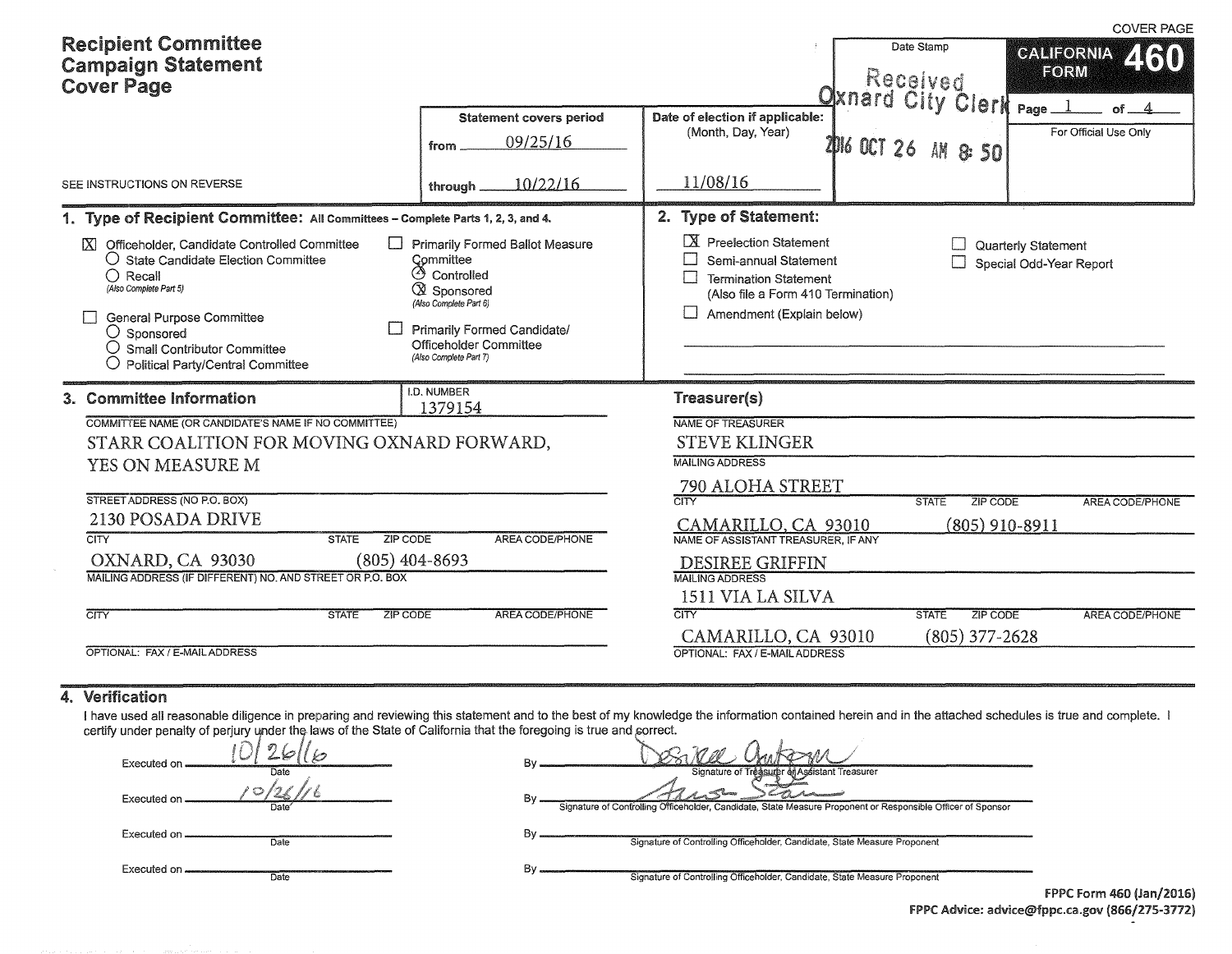#### 5. Officeholder or Candidate Controlled Committee

NAME OF OFFICEHOLDER OR CANDIDATE

#### AARON STARR

OFFICE SOUGHT OR HELD (INCLUDE LOCATION AND DISTRICT NUMBER IF APPLICABLE)

#### OXNARD CITY COUNCIL

| RESIDENTIAL/BUSINESS ADDRESS (NO. AND STREET) | <b>CITY</b> | <b>STATE</b> | ZIP ZIP |
|-----------------------------------------------|-------------|--------------|---------|
|                                               |             |              |         |
|                                               |             |              |         |
|                                               |             |              |         |

## 2130 POSADA DRIVE, OXNARD, CA 93030

Related Committees Not Included in this Statement: List any committees not included in this statement that are controlled by you or are primarily formed to receive contributions or make expenditures on behalf of your candidacy.

| <b>COMMITTEE NAME</b>    |                              | I.D. NUMBER             |                       |
|--------------------------|------------------------------|-------------------------|-----------------------|
|                          |                              |                         |                       |
| NAME OF TREASURER        |                              |                         | CONTROLLED COMMITTEE? |
|                          |                              | <b>YES</b>              | <b>NO</b>             |
| <b>COMMITTEE ADDRESS</b> | STREET ADDRESS (NO P.O. BOX) |                         |                       |
|                          |                              |                         |                       |
| <b>CITY</b>              | <b>STATE</b>                 | ZIP CODE                | AREA CODE/PHONE       |
|                          |                              |                         |                       |
| <b>COMMITTEE NAME</b>    |                              | I.D. NUMBER             |                       |
|                          |                              |                         |                       |
|                          |                              |                         |                       |
| NAME OF TREASURER        |                              |                         | CONTROLLED COMMITTEE? |
|                          |                              | <b>YES</b><br>$\cdot$ 1 | <b>NO</b>             |
| <b>COMMITTEE ADDRESS</b> | STREET ADDRESS (NO P.O. BOX) |                         |                       |
|                          |                              |                         |                       |
| <b>CITY</b>              | <b>STATE</b>                 | ZIP CODE                | AREA CODE/PHONE       |

COVER PAGE - PART 2 **CALIFORNIA** EORM

Page  $2$  of  $4$ 

## 6. Primarily Formed Ballot Measure Committee

NAME OF BALLOT MEASURE

| INITIATIVE MEASURE TO REPEAL THE CITY'S WASTEWATER RATES |               |  |
|----------------------------------------------------------|---------------|--|
| <b>BALLOT NO OD LETTED</b>                               | I IIRKNICTION |  |

| BALLOT NO. OR LETTER | <b>JURISDICTION</b> | <b>X</b> SUPPORT |
|----------------------|---------------------|------------------|
| MEASURE M            | OXNARD              | <b>OPPOSE</b>    |
|                      |                     |                  |

Identify the controlling officeholder, candidate, or state measure proponent, if any.

NAME OF OFFICEHOLDER, CANDIDATE, OR PROPONENT

AARON STARR

OFFICE SOUGHT OR HELD

| DISTRICT NO. IF ANY |  |  |  |
|---------------------|--|--|--|

OXNARD CITY COUNCIL

7. Primarily Formed Candidate/Officeholder Committee List names of offlceholder(s) or candidate(s) for which this committee is primarily formed.

| NAME OF OFFICEHOLDER OR CANDIDATE | OFFICE SOUGHT OR HELD | <b>SUPPORT</b><br>OPPOSE        |
|-----------------------------------|-----------------------|---------------------------------|
| NAME OF OFFICEHOLDER OR CANDIDATE | OFFICE SOUGHT OR HELD | <b>SUPPORT</b><br><b>OPPOSE</b> |
| NAME OF OFFICEHOLDER OR CANDIDATE | OFFICE SOUGHT OR HELD | <b>SUPPORT</b><br>OPPOSE        |
| NAME OF OFFICEHOLDER OR CANDIDATE | OFFICE SOUGHT OR HELD | <b>SUPPORT</b><br>OPPOSE        |

Attach continuation sheets if necessary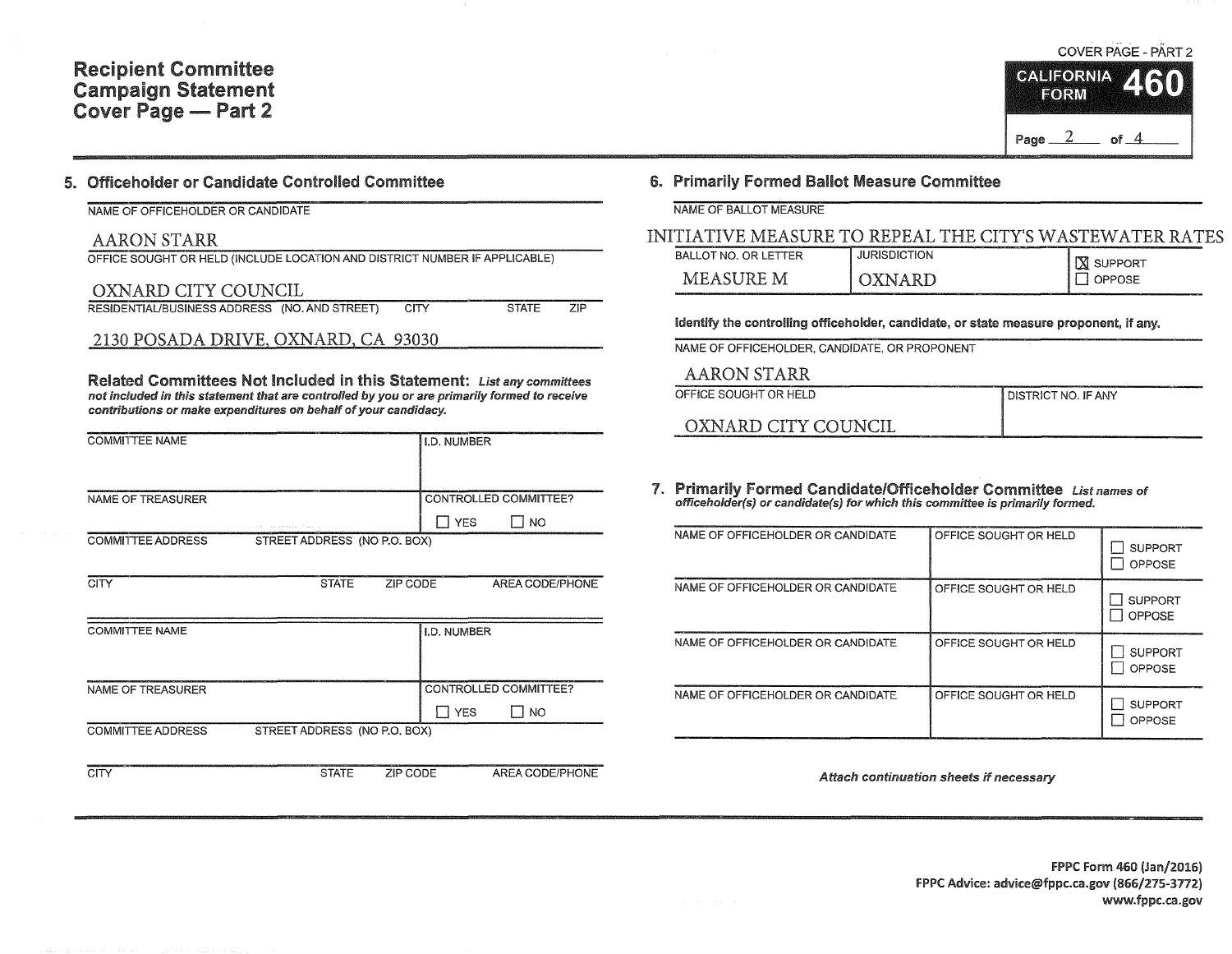| <b>Campaign Disclosure Statement</b>                                  |      | Amounts may be rounded                                            |  |                                                                                            |         |                                | <b>SUMMARY PAGE</b>                                                                                                                                                                                                                                                                                                                                                                                                                                                             |
|-----------------------------------------------------------------------|------|-------------------------------------------------------------------|--|--------------------------------------------------------------------------------------------|---------|--------------------------------|---------------------------------------------------------------------------------------------------------------------------------------------------------------------------------------------------------------------------------------------------------------------------------------------------------------------------------------------------------------------------------------------------------------------------------------------------------------------------------|
| <b>Summary Page</b>                                                   |      | to whole dollars.                                                 |  |                                                                                            |         | <b>Statement covers period</b> | <b>GALIFORNIA</b><br>460                                                                                                                                                                                                                                                                                                                                                                                                                                                        |
|                                                                       |      |                                                                   |  |                                                                                            | from __ | 09/25/16                       | FORM                                                                                                                                                                                                                                                                                                                                                                                                                                                                            |
| SEE INSTRUCTIONS ON REVERSE                                           |      |                                                                   |  |                                                                                            |         | through 10/22/16               | Page $3$ of $4$                                                                                                                                                                                                                                                                                                                                                                                                                                                                 |
| NAME OF FILER                                                         |      |                                                                   |  |                                                                                            |         |                                | <b>I.D. NUMBER</b>                                                                                                                                                                                                                                                                                                                                                                                                                                                              |
| STARR COALITION FOR MOVING OXNARD FORWARD, YES ON MEASURE M           |      |                                                                   |  |                                                                                            |         |                                | 1379154                                                                                                                                                                                                                                                                                                                                                                                                                                                                         |
| <b>Contributions Received</b>                                         |      | <b>Column A</b><br>TOTAL THIS PERIOD<br>(FROM ATTACHED SCHEDULES) |  | Column B<br>CALENDAR YEAR<br>TOTAL TO DATE                                                 |         | <b>General Elections</b>       | <b>Calendar Year Summary for Candidates</b><br>Running in Both the State Primary and                                                                                                                                                                                                                                                                                                                                                                                            |
|                                                                       | \$   | 0.00                                                              |  | 420.00                                                                                     |         |                                |                                                                                                                                                                                                                                                                                                                                                                                                                                                                                 |
|                                                                       |      | 0.00                                                              |  | 14,500.00                                                                                  |         |                                | 1/1 through 6/30<br>7/1 to Date                                                                                                                                                                                                                                                                                                                                                                                                                                                 |
|                                                                       | - \$ | 0.00                                                              |  | 14,920.00                                                                                  |         | 20. Contributions<br>Received  | $\mathbb{R}$                                                                                                                                                                                                                                                                                                                                                                                                                                                                    |
|                                                                       |      | 0.00                                                              |  | 0.00                                                                                       |         | 21. Expenditures               |                                                                                                                                                                                                                                                                                                                                                                                                                                                                                 |
| 5.                                                                    |      | 0.00                                                              |  | 14,920.00                                                                                  |         | \$<br>Made                     | $\overline{\phantom{a}}$ $\overline{\phantom{a}}$ $\overline{\phantom{a}}$ $\overline{\phantom{a}}$ $\overline{\phantom{a}}$ $\overline{\phantom{a}}$ $\overline{\phantom{a}}$ $\overline{\phantom{a}}$ $\overline{\phantom{a}}$ $\overline{\phantom{a}}$ $\overline{\phantom{a}}$ $\overline{\phantom{a}}$ $\overline{\phantom{a}}$ $\overline{\phantom{a}}$ $\overline{\phantom{a}}$ $\overline{\phantom{a}}$ $\overline{\phantom{a}}$ $\overline{\phantom{a}}$ $\overline{\$ |
| <b>Expenditures Made</b>                                              |      |                                                                   |  |                                                                                            |         |                                | <b>Expenditure Limit Summary for State</b>                                                                                                                                                                                                                                                                                                                                                                                                                                      |
|                                                                       | S.   | 901.00                                                            |  | 13.433.24                                                                                  |         | Candidates                     |                                                                                                                                                                                                                                                                                                                                                                                                                                                                                 |
|                                                                       |      | 0.00 <sub>1</sub>                                                 |  | 0.00                                                                                       |         |                                |                                                                                                                                                                                                                                                                                                                                                                                                                                                                                 |
|                                                                       |      | 901.00                                                            |  | 13,433.24                                                                                  |         |                                | 22. Cumulative Expenditures Made*<br>(If Subject to Voluntary Expenditure Limit)                                                                                                                                                                                                                                                                                                                                                                                                |
|                                                                       |      | 0.00                                                              |  | 0.00                                                                                       |         | Date of Election               | Total to Date                                                                                                                                                                                                                                                                                                                                                                                                                                                                   |
|                                                                       |      | 0.00                                                              |  | 0.00                                                                                       |         | (mm/dd/yy)                     |                                                                                                                                                                                                                                                                                                                                                                                                                                                                                 |
|                                                                       |      | $-901.00$                                                         |  | 13,433.24                                                                                  |         |                                |                                                                                                                                                                                                                                                                                                                                                                                                                                                                                 |
| <b>Current Cash Statement</b>                                         |      |                                                                   |  |                                                                                            |         |                                |                                                                                                                                                                                                                                                                                                                                                                                                                                                                                 |
| 12. Beginning Cash Balance  Previous Summary Page, Line 16            |      | 2,083.13                                                          |  | To calculate Column B.                                                                     |         |                                |                                                                                                                                                                                                                                                                                                                                                                                                                                                                                 |
|                                                                       |      | 0.00                                                              |  | add amounts in Column<br>A to the corresponding                                            |         |                                |                                                                                                                                                                                                                                                                                                                                                                                                                                                                                 |
|                                                                       |      | 0.00                                                              |  | amounts from Column B                                                                      |         | reported in Column B.          | *Amounts in this section may be different from amounts                                                                                                                                                                                                                                                                                                                                                                                                                          |
|                                                                       |      | 901.00                                                            |  | of your last report. Some<br>amounts in Column A may                                       |         |                                |                                                                                                                                                                                                                                                                                                                                                                                                                                                                                 |
| 16. ENDING CASH BALANCE Add Lines 12 + 13 + 14, then subtract Line 15 |      | 1,182.13                                                          |  | be negative figures that                                                                   |         |                                |                                                                                                                                                                                                                                                                                                                                                                                                                                                                                 |
| If this is a termination statement, Line 16 must be zero.             |      |                                                                   |  | should be subtracted from<br>previous period amounts. If<br>this is the first report being |         |                                |                                                                                                                                                                                                                                                                                                                                                                                                                                                                                 |
|                                                                       | S    | 0.00 <sub>1</sub>                                                 |  | filed for this calendar year,<br>only carry over the amounts                               |         |                                |                                                                                                                                                                                                                                                                                                                                                                                                                                                                                 |
| <b>Cash Equivalents and Outstanding Debts</b>                         |      |                                                                   |  | from Lines 2, 7, and 9 (if<br>any).                                                        |         |                                |                                                                                                                                                                                                                                                                                                                                                                                                                                                                                 |
|                                                                       |      | 0.00                                                              |  |                                                                                            |         |                                |                                                                                                                                                                                                                                                                                                                                                                                                                                                                                 |
|                                                                       |      | 0.00                                                              |  |                                                                                            |         |                                | <b>FPPC Form 460 (Jan/2016)</b>                                                                                                                                                                                                                                                                                                                                                                                                                                                 |
|                                                                       |      |                                                                   |  |                                                                                            |         |                                | FPPC Advice: advice@fppc.ca.gov (866/275-3772)                                                                                                                                                                                                                                                                                                                                                                                                                                  |

FPPC Advice: advice@fppc.ca.gov (866/275-3772) www.fppc.ca.gov